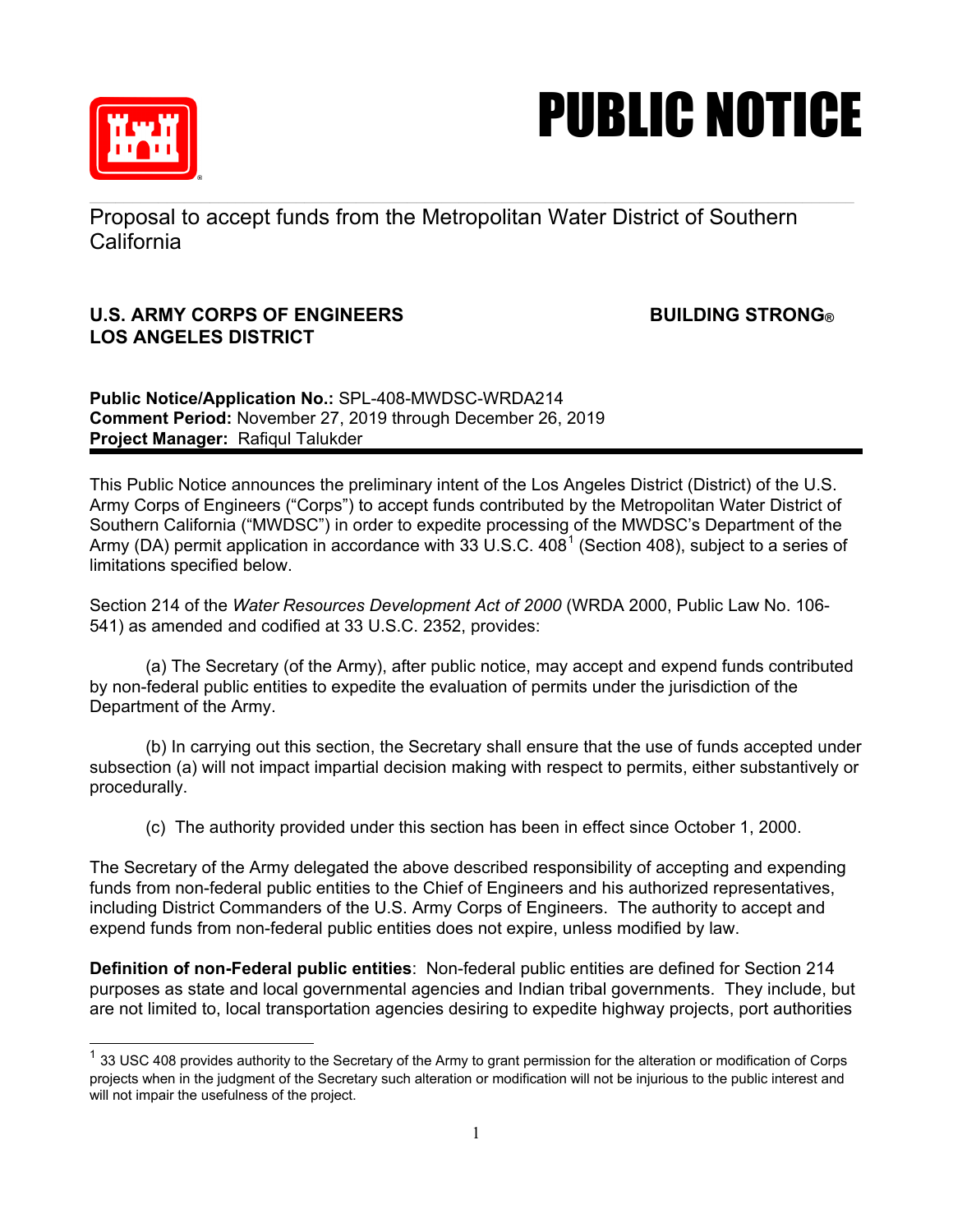wanting permits expedited for marine terminals, flood and storm water management agencies, and governmental economic development agencies seeking to expedite permit applications for certain kinds of work, including industrial or commercial development. The MWDSC meets this definition.

**How the Los Angeles District would expend the funds**: The District's Operation and Maintenance budget is funded through the Corps' Civil Works program in the annual Federal budget. Additional funds would be received by the District from the MWDSC and would be added to the Operation and Maintenance budget, in accordance with the provisions of Section 214 of WRDA 2000. The District would establish a separate account to track receipt and expenditure of the funds in the Corps of Engineers Financial Management System. With the supplemental funding, the District would pay for support services, both technical and administrative. District personnel would charge their time against a specific account when working on MWDSC's permit applications.

**Activities for which funds will be expended**: Funds would be expended primarily on the labor and overhead of the District's personnel evaluating the permit applications submitted by the MWDSC. Such permit processing activities would include, but not be limited to, the following: technical analyses and writing, real estate evaluation, risk analysis, copying or other administrative support tasks, acquisition of GIS data, site visits, training, travel, coordination activities, additional personnel (including supporting administrative staff), technical contracting, environmental documentation preparation and review. Funds will not be used for drafting, negotiating, or issuing any necessary real estate instruments.

If MWDSC's funds are fully expended and are not renewed, any remaining tasks necessary to complete processing of the permit application would be handled like those of any other nonparticipant, subject to the availability of Federal funds.

**Procedures to be used to ensure impartial decision-making**: Approval of MWDSC's Section 408 permit application may be at the Director of Civil Works level or at the District Commander level, depending on the estimated magnitude of the impacts of the proposed modifications on the District's projects. To ensure the funds will not impact impartial decision-making, the following procedures would apply:

a. No funds received under a Section 214 agreement shall be expended to complete the District level determinations, including the determinations of the District Commander, whether these determinations are to result in a recommendation to the Director of Civil Works through the Division Commander, or whether they are to result in a final permit decision by the District Commander under delegated Section 408 approval authority.

b. The final permit decision will be made available on the Los Angeles District web page.

c. The District will not eliminate any procedures or decisions that would otherwise be required for that type of project and permit application under consideration.

d. The District will comply with all applicable laws and regulations.

e. Section 214 funds will only be expended to provide priority review of MWDSC's permit applications.

**Impacts to the Civil Works Program**: We do not expect priority review of the MWDSC's permit applications to negatively impact the District's Civil Works Program, or to increase the time for permit evaluations of other projects.